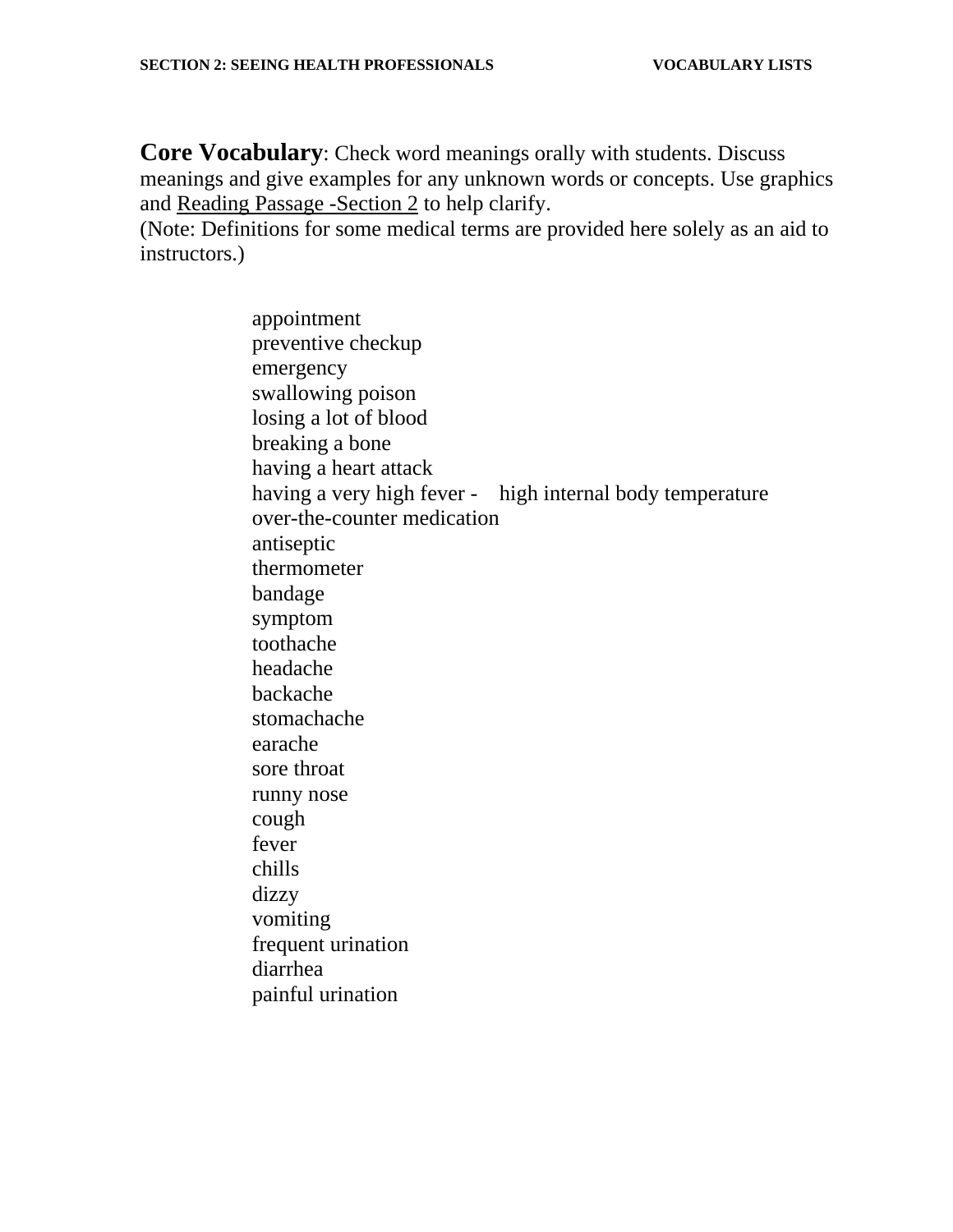**Supplemental Vocabulary** (words which may come up in oral discussions or supplemental activities)

## From the article: **Preventive Skin Care**

| UVA and UVB - | ultraviolet radiation; invisible rays that are<br>part of the energy that comes from the sun.<br>UVA rays are weaker than UVB rays, but<br>they pass further into the skin. Both types<br>can burn the skin and cause skin cancer. |
|---------------|------------------------------------------------------------------------------------------------------------------------------------------------------------------------------------------------------------------------------------|
| mole -        | a small growth on the human skin, usually<br>slightly raised and dark.                                                                                                                                                             |

## From the article: **Emergency Room Guidelines**

understaffed life-threatening priority chronic

## From the activity: **Emergency or Not?**

| consciousness - | the state of being aware.                                   |
|-----------------|-------------------------------------------------------------|
| $lucid -$       | having a clear mind.                                        |
| coma -          | unconsciousness caused by disease,<br>injury or poison.     |
| epidural -      | affecting the membrane around the brain<br>and spinal cord. |
| hematoma -      | a bruise; clotted blood from broken blood<br>vessels.       |